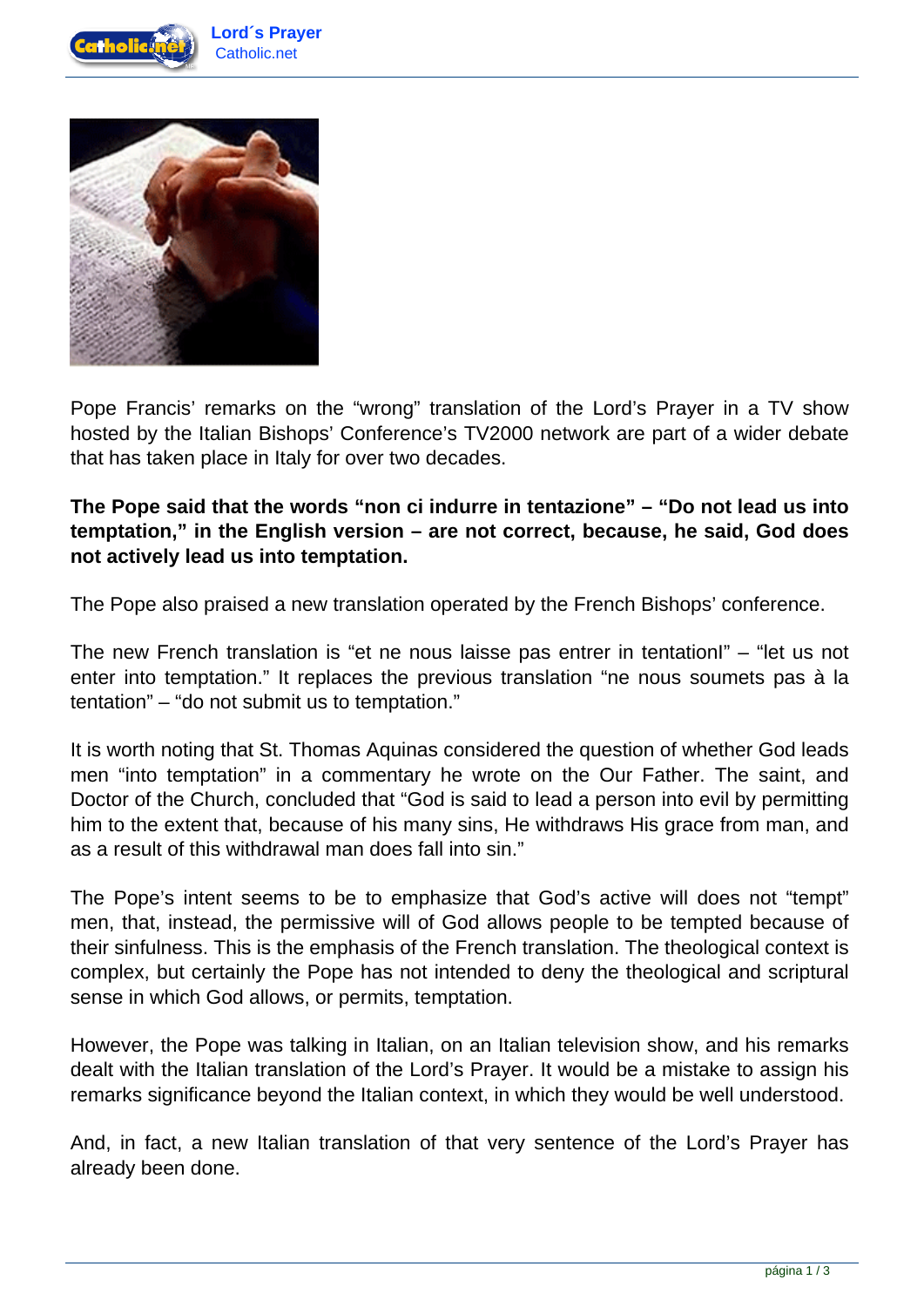

The new translation of the Bible issued by the Italian Bishops Conference says "do not abandon us to the temptation," and the rephrasing of that sentence was the fruit of a long process, aimed at being more faithful to the Latin text of the prayer – the so-called editio typica – and at the same time more fit to the current language.

Cardinal Giuseppe Betori, Archbishop of Florence and a well known scripture scholar, who has also served as undersecretary and secretary of the Italian Bishops Conference, recounted to the Italian newspaper Avvenire how the process for a new translation took place.

"The work," he said, "dates back to 1988, when the decision was made to review the old 1971 translation of the Bible."

At that time, a working group of 15 scripture scholars was established, coordinated by a bishop – the first was Bishop Giuseppe Costanzo, then Bishop Wilhelm Egger, and finally Bishop Franco Festorazzi.

This working group collected the opinions of 60 more experts on scripture. The group was overseen by the Bishops Commission for the Liturgy, and the Italian Bishops' Conference Permanent Council, a group composed of the presidents of regional bishops conference, and the presidents of the commissions established within the Bishops' Conference itself.

Cardinal Betori said that "within the Permanent Council, a restricted committee for the translation was established," was composed of Cardinals Giacomo Biffi and Carlo Maria Martini, and of Archbishops Benigno Luigi Papa, Giovanni Saldarini and Andrea Magrassi.

"This committee," Cardinal Betori said, "also received and considered the proposal for the new translation of the Our Father."

The formula "do not abandon us to temptation" was adopted because it met the approval of both Cardinal Martini and Biffi, who "were not, as is known, from the same schools of thought," Cardinal Betori explained.

Cardinal Betori said that the formula was chosen because it had a wider meaning, as "do not abandon us to temptation" can both mean "do not abandon us, so that we will not fall into temptation" and "do not abandon... when we are already facing temptation," Cardinal Betori explained.

The new translation was approved by the Italian bishops in 2000. In 2001, the Congregation for Divine Worship issued Liturgiam Authenticam, a set of new provisions for the translation of liturgical texts.